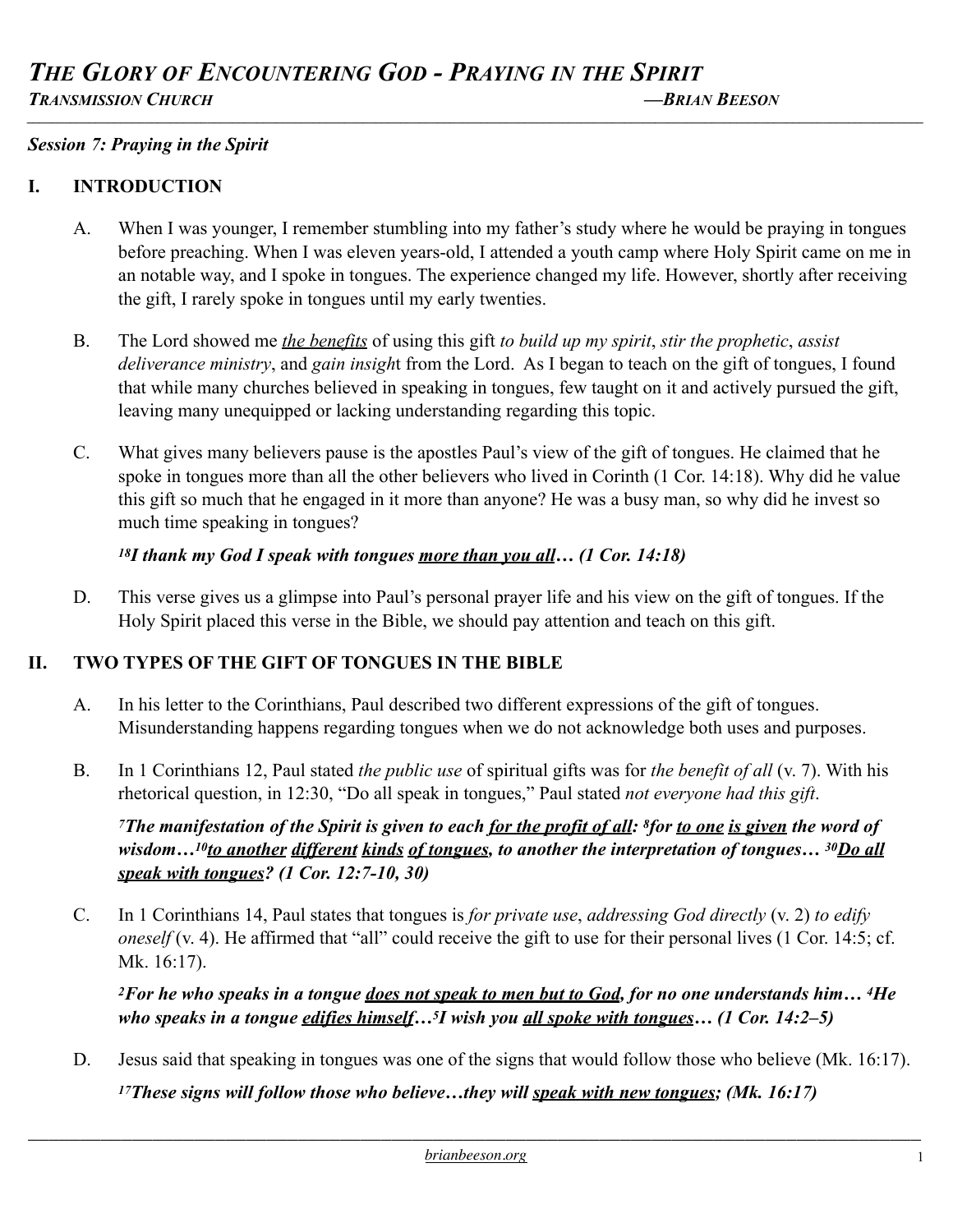## *THE GLORY OF ENCOUNTERING GOD - PRAYING IN THE SPIRIT TRANSMISSION CHURCH —BRIAN BEESON \_\_\_\_\_\_\_\_\_\_\_\_\_\_\_\_\_\_\_\_\_\_\_\_\_\_\_\_\_\_\_\_\_\_\_\_\_\_\_\_\_\_\_\_\_\_\_\_\_\_\_\_\_\_\_\_\_\_\_\_\_\_\_\_\_\_\_\_\_\_\_\_\_\_\_\_\_\_\_\_\_\_\_\_\_\_\_\_\_\_\_\_\_\_\_\_\_\_\_\_\_\_\_\_\_\_\_\_\_\_\_\_\_\_\_\_\_\_\_\_\_\_\_\_\_\_\_\_\_\_\_\_\_\_\_\_\_\_\_\_\_\_\_\_*

- E. So by comparing these passages, one may ask, which is it? Public or private, to the body or to God, to benefit all or for the individual, for a select group or a gift for all to receive? The answer is "yes"—both!
- F. Thus, the two gift of tongues has two expressions—
	- 1. One that is given *to a few* (1 Cor. 12:30) for the *profit of the corporate body* when the speaker *speaks to them* (1 Cor. 12:7; 14:12, 27);
	- 2. Another that is given *to all* (1 Cor. 14:5, 39) for the *profit of the individual* who speaks *privately to God* in a devotional prayer language (1 Cor. 14:2, 4, 18).
- G. When Paul wrote of "speaking in tongues more than anyone" (1 Cor. 14:18), he referred to using his personal prayer language, not to giving an utterance in tongues in a public church service.
- H. A common result from misunderstanding that this gift has two separate uses and purposes results in *trepidation in pursuing the gift of devotional tongues* (praying in the spirit), thinking only some can receive it. For others, they may think that *devotional tongues must be interpreted in a service* if they hear it.

# **III. THREE BENEFITS OF SPEAKING IN TONGUES (DEVOTIONAL TONGUES)**

- A. Paul identified three specific benefits of speaking in tongues: *speaking mysteries* (v. 2), *edifying oneself*  (v. 4), and *blessing and giving thanks to God* (v. 17). We can also call this devotional tongues.
- B. *Speaking mysteries*: When we speak in tongues in a devotional way, we commune with the Spirit who gives information that helps us to understand God's will and heart for us. Speaking mysteries is not about receiving "special truths" that are available to only a few. Paul was not referring to secret, elite information some might gain about spiritual things as the Gnostics claimed to have.

## *2For he who speaks in a tongue does not speak to men but to God, for no one understands him; however, in the spirit he speaks mysteries. (1 Cor. 14:2)*

1. When praying in devotional tongues, it is good to pray for the interpretation (1 Cor. 14:13). As you do, the Holy Spirit may give you insight into what is on His heart for a particular situation.

# *13"Therefore let him who speaks in a tongue pray that he may interpret…" (1 Cor. 14:13)*

- 2. This information often times *comes in the moment* or *later* as faint and subtle impressions from the Lord. These impressions may include how the Lord wants to touch someone or what is on His heart in a certain situation—a pain someone has, insight about their person, family, work, etc… They may come as faint mental pictures, feelings or insights. They may refer to our own lives as well.
- 3. Before ministering, I will seek to pray in tongues to position myself to receive impressions from the Holy Spirit to guide and help me. Sometimes I do not get many impressions until I am ministering.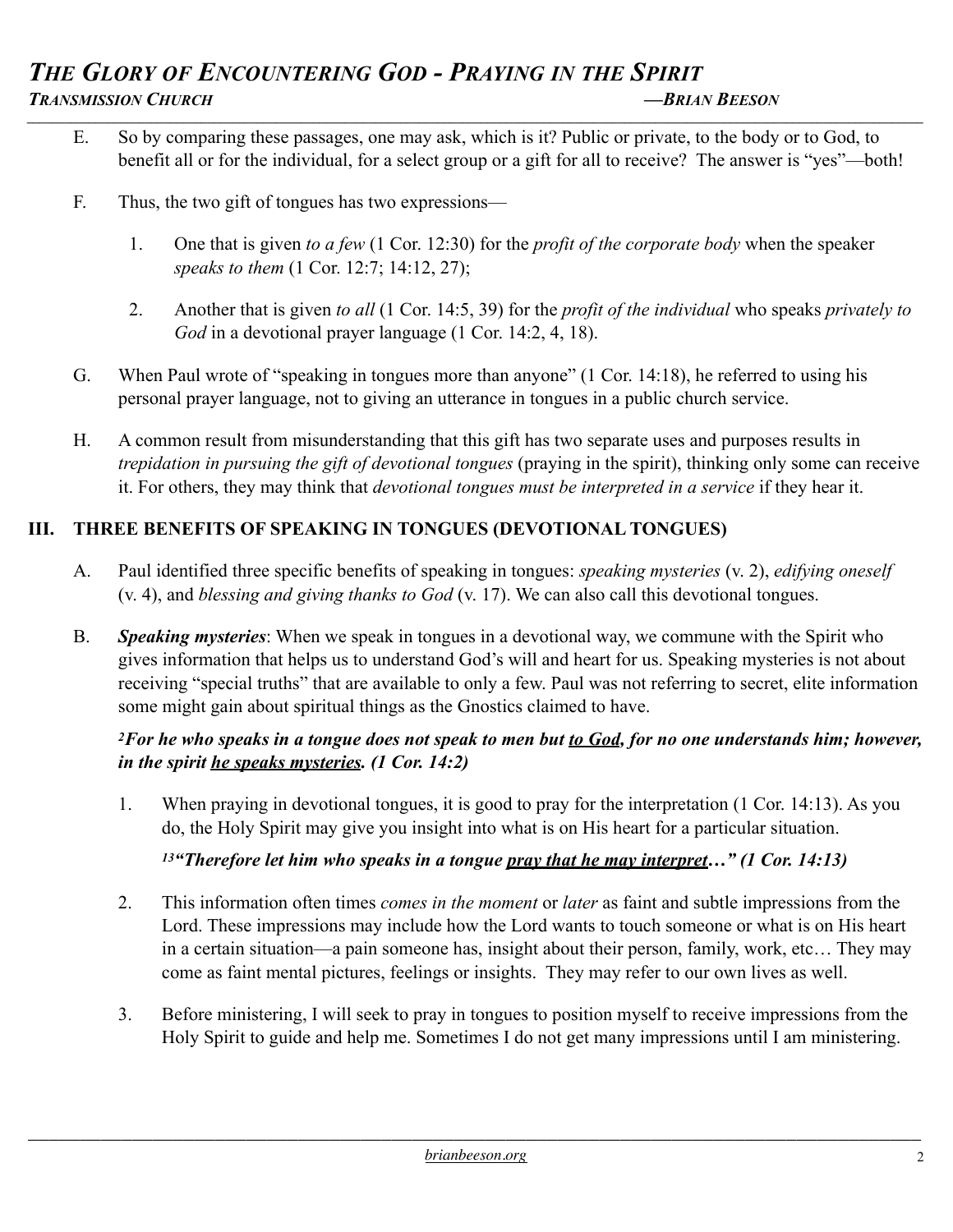## *THE GLORY OF ENCOUNTERING GOD - PRAYING IN THE SPIRIT TRANSMISSION CHURCH —BRIAN BEESON \_\_\_\_\_\_\_\_\_\_\_\_\_\_\_\_\_\_\_\_\_\_\_\_\_\_\_\_\_\_\_\_\_\_\_\_\_\_\_\_\_\_\_\_\_\_\_\_\_\_\_\_\_\_\_\_\_\_\_\_\_\_\_\_\_\_\_\_\_\_\_\_\_\_\_\_\_\_\_\_\_\_\_\_\_\_\_\_\_\_\_\_\_\_\_\_\_\_\_\_\_\_\_\_\_\_\_\_\_\_\_\_\_\_\_\_\_\_\_\_\_\_\_\_\_\_\_\_\_\_\_\_\_\_\_\_\_\_\_\_\_\_\_\_*

4. Paul spoke of the Spirit as searching the depths of God to reveal them to us. He is our glorious escort into the deep things of God's heart, Word, and will (1 Cor. 2:10–12). When we pray in the Spirit and with our mind to seek the Lord, the Holy Spirit releases understanding to us.

*10For the Spirit searches all things, yes, the deep things of God…12We have received…the Spirit… that we might know the things that have been freely given to us by God. (1 Cor. 2:10-12)* 

C. *Edifying oneself*: Edifying oneself means to be strengthened or built up in the spirit. Praying in the Spirit sensitizes our hearts to the Spirit and refreshes us. We may not feel anything when we pray in the Spirit, but we should not measure what is happening by what we feel in that moment.

## *4He who speaks in a tongue edifies himself… (1 Cor. 14:4)*

*20…building yourselves up on your most holy faith, praying in the Holy Spirit… (Jude 20)* 

D. *Blessing and thanking God*: We bless and thank God when we pray or sing in tongues. Paul wrote that he who speaks in a tongue speaks to God (1 Cor. 14:2). Speaking in tongues is a gift that we use to bless, praise, and worship God in a way that differs from giving thanks only with our minds.

*2For he who speaks in a tongue does not speak to men but to God…16If you bless with the spirit, how will he [others] …say "Amen" at your giving of thanks…? 17You indeed give thanks well, but the other is not edified. (1 Cor. 14:2, 16-17)* 

- E. General Principles when Praying in Tongues:
	- 1. *Focusing our Attention*. Because we speak to God when we pray in tongues, we should direct our attention to Him. There are two focuses I have found helpful. First I can speak directly to the Father, focusing my mind on the scene centered around His throne in heaven (Revelation 4). Other times I speak to the Holy Spirit who dwells in my spirit (Rom. 8:9; 2 Cor. 13:14).
	- 2. *Unceasing Prayer.* Paul referred to praying night and day, or praying without ceasing (1 Thes. 3:10; 5:17). One way he was able to pray so consistently was by praying in tongues while doing other things, such as making tents (Acts 18:3; 20:34) or walking from one city to the next.
	- 3. *Praying with your mind and in tongues*. Praying "with the spirit" and"in the spirit" includes praying in tongues. We can pray with our understanding (our native tongue) and with our spirits. Both types of praying are important, but praying with our spirit impacts us in a different way.

# *15I will pray with the spirit, and I will also pray with the understanding. I will sing with the spirit, and I will also sing with the understanding. (1 Cor. 14:15)*

- 4. *Singing in the Spirit and Singing the Word*. When we combine singing the Word, singing in the spirit and singing our prayers, it reaches our hearts and enriches us simply because we added music and singing (Eph. 5:19; Col. 3:16).
- F. I encourage people to start by seeking to pray in the Spirit for fifteen minutes a day.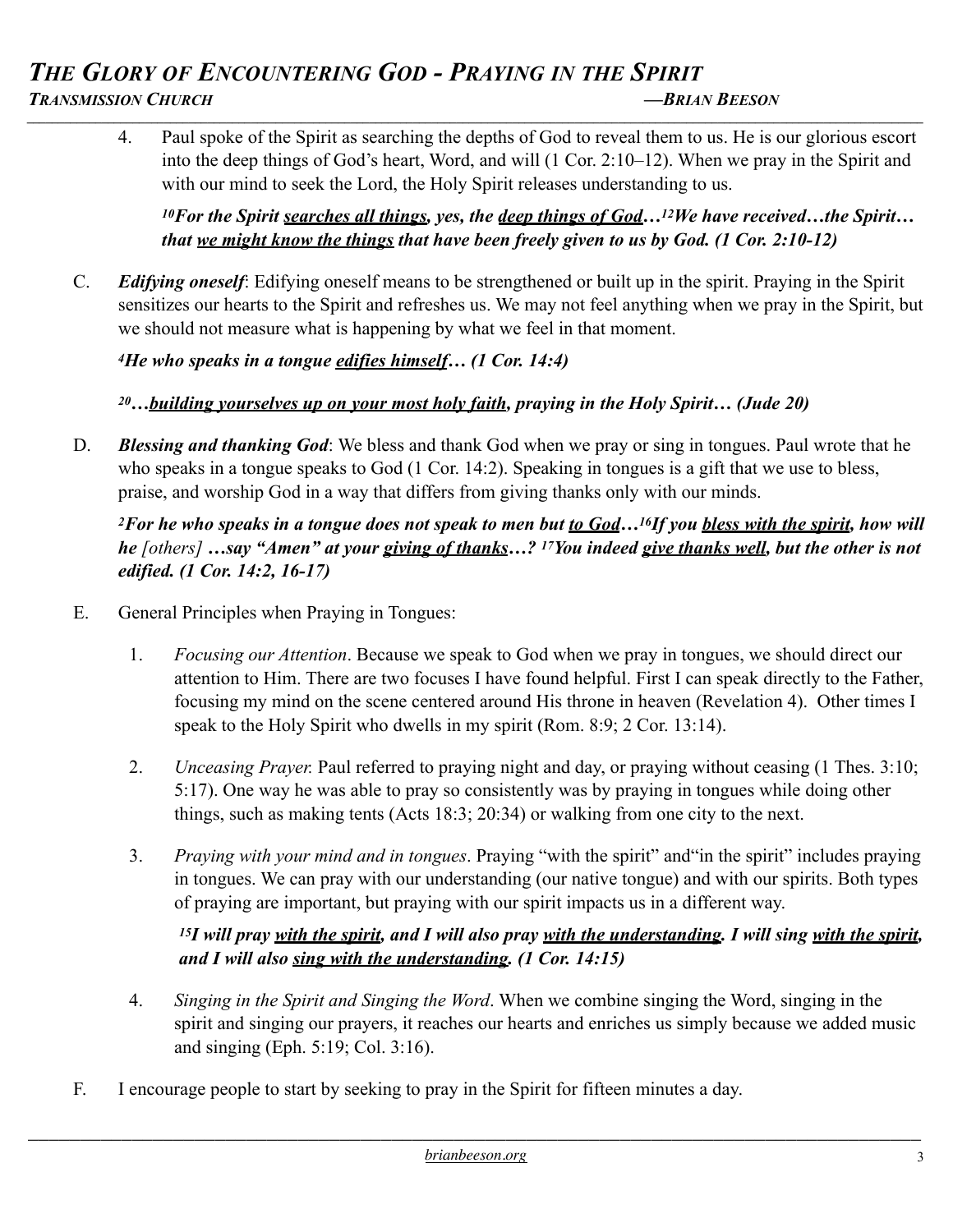## **IV. BEING CONSIDERATE WHEN PRAYING IN TONGUES**

A. In a public gathering such as a church service or prayer meeting, it is important not to distract others when praying in tongues. Paul spoke of times in church services when it is best not to pray in tongues out loud, but *to oneself and to God*. He spoke of it as a practical expression of edifying others and seeking to excel in love (1 Cor. 14:12; 12:31b-13:13).

*12…let it be for the edification of the church that you seek to excel…28If there is no interpreter, let him keep silent in church, and let him speak to himself and to God. (1 Cor. 14:12, 28)* 

- B. *A public prayer room (or church service) is like a public living room*. There are many different types of personalities sharing this "living room." Things you do in one room of the house isn't necessarily appropriate for things you do in other rooms. We must not treat our church services in the same manner as our private worship times.
- C. *Principle of the room:* As a general rule, it is best to pray in the spirit slightly softer than the volume in the room since it is a public setting. Also, when in interdenominational settings where there are differing views about tongues, for the sake of unity, it is best to pray in tongues quietly. There are many other ways in which we can excel in love by using this gift. Paul called it the "more excellent way" (1 Cor. 13:21).
- D. We can pray quietly in tongues under our breath anywhere without others hearing us. You can do this when in meetings, during meals or walking down the hall.

# **V. RECEIVING THE GIFT OF TONGUES**

A. It is significant that Jesus mentioned praying in tongues in the context of the Great Commission—that for us to cast out devils, preach and heal with greater efficacy, tongues should be a part of our lifestyle.

*15"Go into all the world and preach the gospel…17These signs will follow those who believe: In My name they will cast out demons; they will speak with new tongues 18…they will lay hands on the sick, and they will recover." (Mk. 16:15-18)* 

- B. Tongues will allow you to edify yourself, help you walk in the Spirit and minister in His power.
- C. Praying in tongues is a universal benefit for our salvation. It is not a requirement or proof of salvation.

*5I wish you all spoke with tongues…18I thank my God I speak with tongues more than you all; 39… desire earnestly to prophesy, and do not forbid to speak with tongues. (1 Cor. 14:5, 18, 39)* 

- D. You can ask the Lord to release this grace on you to speak in your devotional prayer language.
- E. Some say if the Spirit wants them to speak in tongues, *then He will make them*. However, the Spirit will not "force" anyone to speak in tongues. Some wait for an *overwhelming* sense of the Spirit, but often the Spirit touches His people like a gentle breeze. Therefore, as you pray for the release of the gift of tongues, you may simply feel the presence of God lightly or just a gentle urge to speak out. I encourage you to speak out the words that come to you and see what the Holy Spirit does.